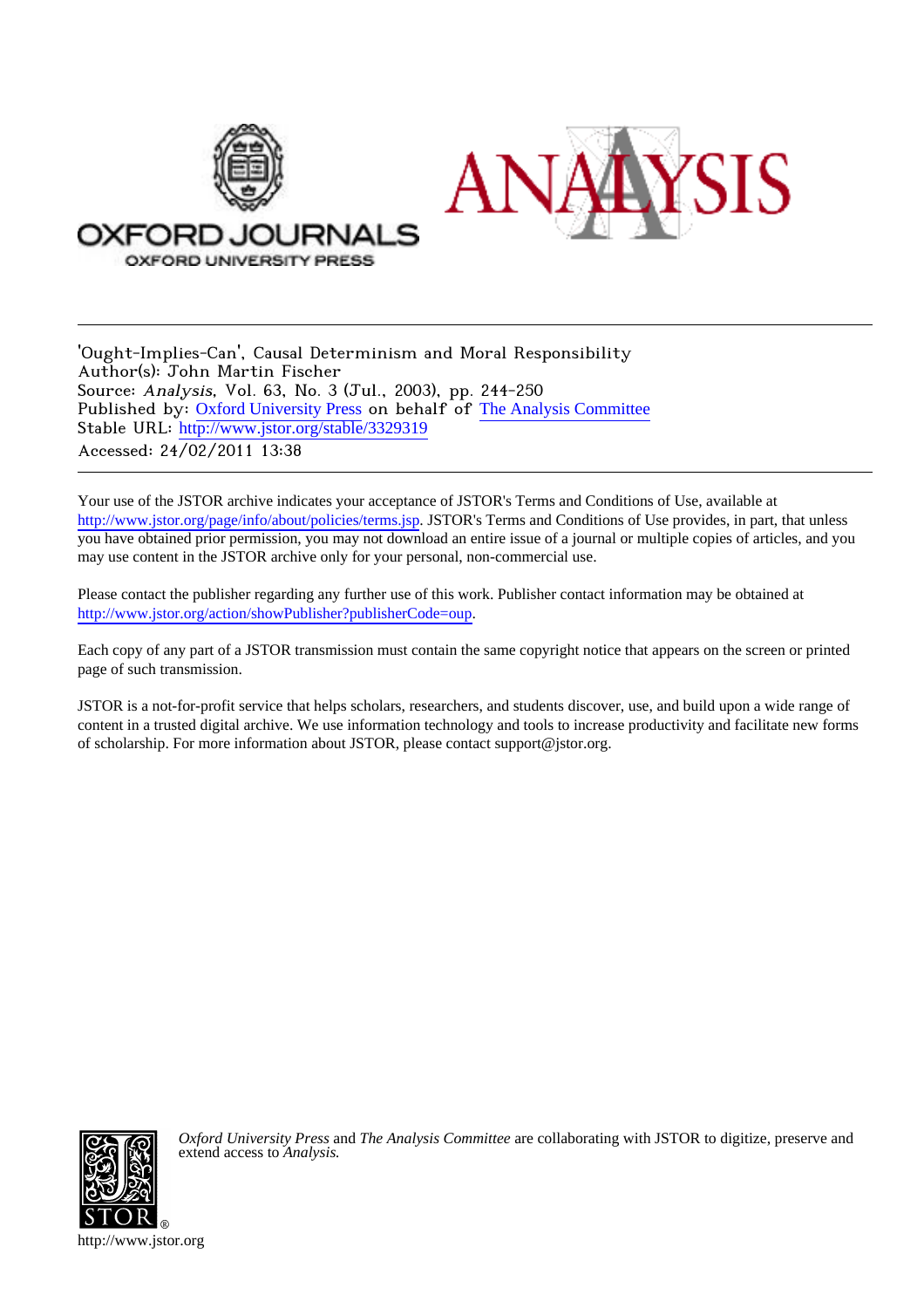toxin but doesn't actually drink it. (The catch.) However, he is aware that, on at least 95% of occasions, refraining from performing a voluntary action is preceded by the intention to refrain from performing it, which is obviously incompatible with forming the intention to perform it. And so he cannot, on this occasion, rationally intend to drink the toxin while harbouring the plan to not drink it after that intention has been formed. (The bind.) He can only achieve the goal of intending to drink the toxin while avoiding the agonized writhing if he is irrational. He has to really intend to drink the toxin (the president does not pay out to fakers) while somehow refusing to accept that, when the crunch comes and he is to carry out that intention, he will acquire the intention to refrain from drinking it.

Despite apparently very different set-ups, the catch is common to all these challenges with which Calvin is presented, as is the resulting bind where the possibility of winning is reserved only for the truly irrational. Calvin is currently busy trying to become irrational but, given the huge prizes he knows to be available for success in that venture, the more he tries, the more he shows himself incapable of succeeding.

> The University of Hong Kong Pokfulam Road, Hong Kong, China SAR laurence@hkusua.hku.hk

Reference

Clark, M. 2002. Paradoxes from A to Z. London and New York: Routledge.

# 'Ought-implies-can', causal determinism and moral responsibility

### JOHN MARTIN FISCHER

Ishtiyaque Haji believes that moral responsibility does not require alternative possibilities and further that it is compatible with causal determinism; but he rejects the contention that causal determinism is compatible with judgements employing 'obligation,' 'ought,' 'ought not,' 'right,' and 'wrong' (1998 and 2002). Following Haji, let us call the latter 'judgements of deontic morality'. Why might one think that the judgements of deontic morality are incompatible with causal determinism? I will treat 'ought not' and 'wrong' as interchangeable, and 'ought' and 'obligatory' as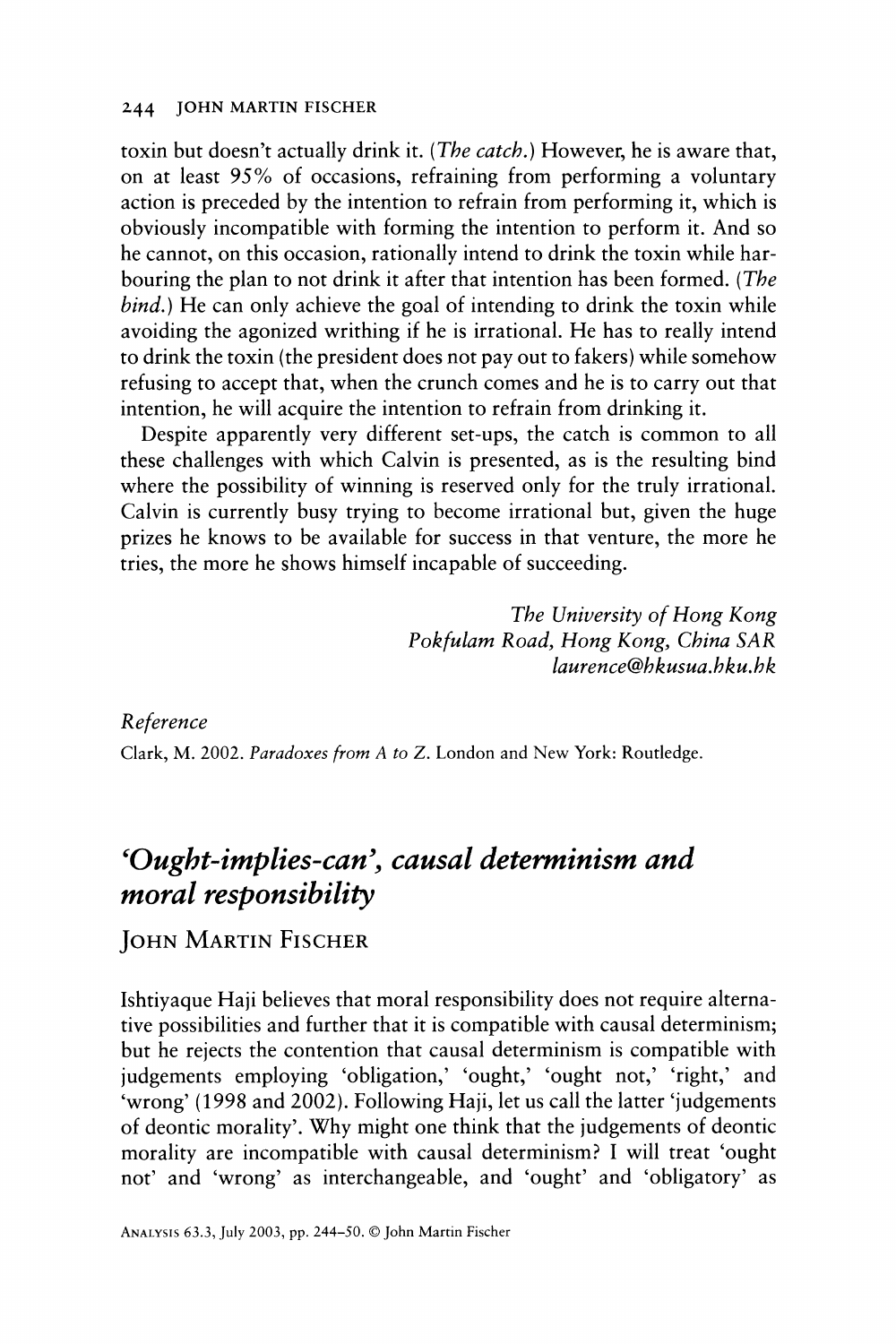interchangeable. I shall lay out the argument with respect to 'wrong'. It will be easy to see how to construct parallel arguments for the other judgements of deontic morality. Here is a simple version of the argument:

- (1) Suppose some individual, John, does something morally wrong.
- (2) If John's Xing was wrong, then he ought to have done something else instead.
- (3) If John ought to have done something else instead, then he could have done something else instead.
- (4) So John could have done something else instead.
- (5) But if causal determinism is true, then John could not have done anything other than he actually did.
- (6) So, if causal determinism is true, it cannot be the case that John's  $X$ ing was wrong.<sup>1</sup>

This is a potent and disturbing argument. I have sought to argue that causal determinism is compatible with moral responsibility (even on the assumption of Premiss (5)) (Fischer 1994; Fischer & Ravizza 1998). This result would be considerably less interesting if causal determinism were nevertheless incompatible with the central judgements of deontic morality. There are however various ways of seeking to block the conclusion of the argument. I shall first discuss the rejection of Premiss (2), and then I shall turn to the rejection of Premiss  $(3)$  – the 'ought-implies-can' premiss.

Gideon Yaffe has presented an interesting strategy for rejecting the argument; the problematic premiss, according to Yaffe, is (2) (1999). Yaffe's point is that one can discharge an obligation not to do something without deliberately refraining from doing the thing in question. As Yaffe puts it:

I think one makes a mistake when one equates 'ought not to  $X$ ' with 'ought to refrain from Xing'. If these two things were the same (or if the first implied the second), then the only way to discharge an obligation not to do something would be by doing something else. But this isn't true. A person who gives no thought whatsoever to the fact that she is obligated not to  $X$  at  $t$ , and, in fact, is doing nothing at all at  $t$ , has managed to fulfill her obligation not to  $X$  at  $t$ . Obligations not to do things are very easy to fulfill; you fulfill them when you're dead, for instance. You fulfill them any time you don't do what you ought not to do. (Personal communication)

I am inclined to agree with Yaffe about the above point. Consider, again

(2) If John's Xing was wrong, then he ought to have done something else instead.

 $<sup>1</sup>$  For helpful and illuminating discussions of essentially this basic argument, see Haji</sup> 1998 and 2002; Widerker 1991; Copp 1997; and Pereboom 2001: 141-48.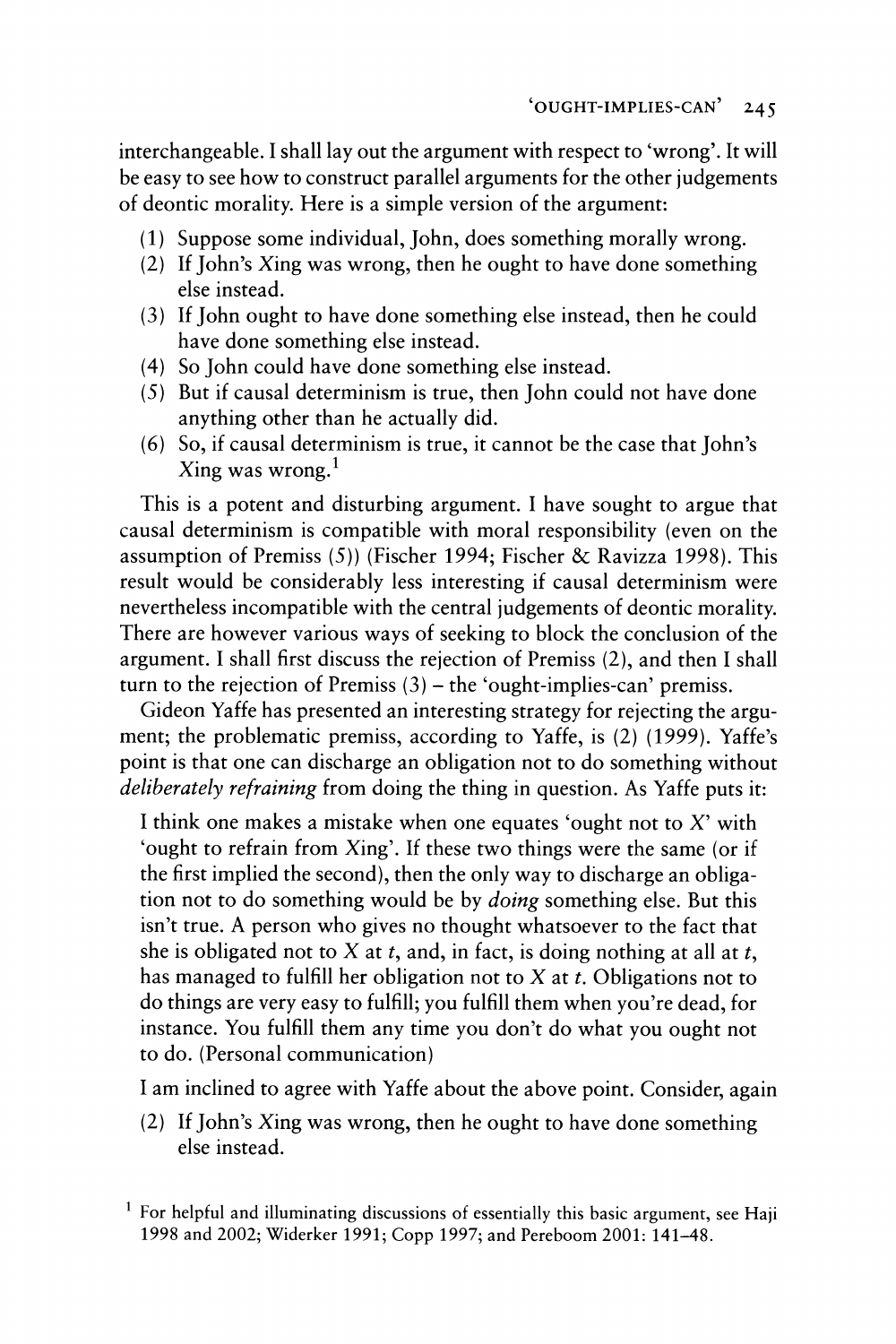#### 246 JOHN MARTIN FISCHER

Yaffe's analysis suggests that we need to make it explicit that 'done something else' must be understood broadly to include not-doings generally; the not-doings in question need not be 'refrainings' or 'deliberate not-doings'. So perhaps (2) should be revised to

(2\*) If John's Xing was wrong, then he ought to have not-Xed instead.

Here 'not-Xing' is to be understood to include not-doings in general. Now it seems to me that the argument can be adjusted as follows:

- (1) Suppose some individual, John, does something morally wrong.
- $(2^*)$  If John's Xing was wrong, then he ought to have not-Xed instead.
- (3\*) If John ought to have not-Xed, then he could have not-Xed.
- $(4^*)$  John could have not-Xed.
- (5) But if causal determinism is true, then if John actually Xed, then John could not have not-Xed.
- (6) So, if causal determinism istrue, it cannot be the case that John's Xing was wrong.

Thus, it seems that Yaffe's ploy cannot block the conclusion of the argument. This is because the argument for the incompatibility of causal determinism and free will in the sense that involves alternative possibilities applies to 'not-Xings' (which may be unintentional and non-deliberate) as well as to intentional, deliberate undertakings (or refrainings). It seems to me that the incompatibilist's argument from the fixity of the past and the laws should apply to not-Xings as well as deliberate refrainings from X; thus Premiss (5) seems to me to be true. If it is really true that John can not-X, then John's not-Xing must be an extension of the actual past, holding the natural laws fixed.

Consider however Yaffe's reply:

Once you grant that the obligation not to  $X$  can be discharged through the occurrence of a state of affairs over which the agent has no control, you lose the motivation for thinking that that state of affairs must be an extension of the actual past/laws. ... if you are admitting that the agent has no control over whether or not the not-X state of affairs comes about, why should you think that, for these purposes, the relevant possible worlds must share the past and laws with the actual world?

Imagine that both agents A and B ought not to  $X$  at  $T$ . And imagine that there is a possible world sharing the past and laws with the actual world in which  $A$  is knocked unconscious at  $T$  and does nothing at all. And imagine that there is a possible world in which  $B$  is knocked unconscious at  $T$  and does nothing at all, but this possible world has a slightly different past, or slightly different laws, or both, from the actual world. We are agreed that A and B both discharge an obliga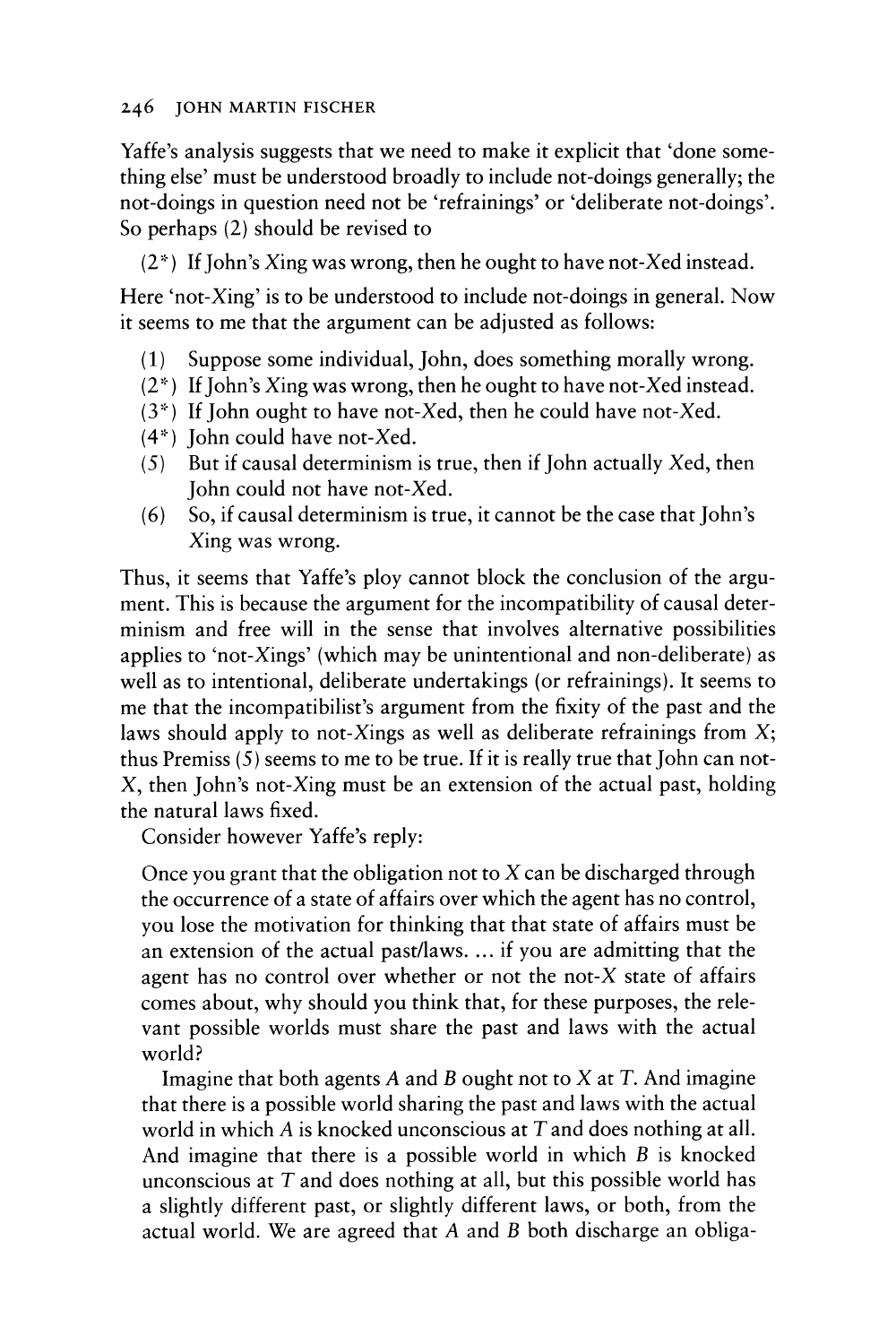tion not to X in the possible worlds under discussion (if they face such obligations). But Fischer says that were 'ought-implies-can' true, then A is actually obligated not to  $X$  and  $B$  is not actually obligated not to X. But I don't think this last inference follows since it matters not one bit what it is which makes it the case that the agent is knocked unconscious at  $T$ , it matters only that he is, and thereby doesn't do the thing that he was obligated not to do. (Personal communication)

Yaffe's point is that once one allows that one can discharge an obligation to not-X by some unintentional behaviour (or no behaviour at all), the constraints on the relevance of possible worlds that are pertinent to 'control' (and thus the argument for the incompatibility of causal determinism and free will in the sense that involves alternative possibilities) change.

But I disagree. It seems to me that it is crucial here to distinguish something like 'deliberate control' from aweaker but still important notion of control – call it 'access control'. I grant that deliberate control is not required in the path to the not-Xing, in a context in which an obligation to not-X is discharged. But it does not follow that control is irrelevant, or that the agent need not have genuine access to the possible world in which he does not X.

Note that Yaffe says, '... imagine that there is a possible world in which  $B$  is knocked unconscious at  $T$  and does nothing at all, but this possible world has a slightly different past, or slightly different laws, or both, from the actual world'. What he must additionally hold, in order for his point to be pertinent, is that there no possible world in which  $B$  is knocked unconscious and does nothing at all and which shares the past and natural laws with the actual world. But this is where the problem comes; under such circumstances, I contend that B is not actually obligated to not-X. And this is completely compatible with Yaffe's intuition that it does not matter at all what makes it that case that  $B$  is knocked unconscious at  $T$ .

I believe that if one accepts 'ought-implies-can,' then one eo ipso has motivation for accepting that the access in question must be 'genuine', as defined by the argument for incompatibilism. (On this view, one has genuine access only to those possible worlds with the same past and natural laws as the actual world.) If one accepts 'ought-imples-can,' it seems to me that one should say that 'ought to not-X' requires more than simply that one not-X in some (possibly remote) possible world; it requires that one have genuine access to a possible world in which one does not X, where the not-Xing may be unintentional. I do not see why the move from requiring that the not-Xing be intentional to allowing it to be unintentional entails any change in the conditions of accessibility. After all, the motivation behind 'ought-implies-can' seems to entail that if one ought not to  $X$ , then one not-X's in some possible world one can 'get to from here'. If one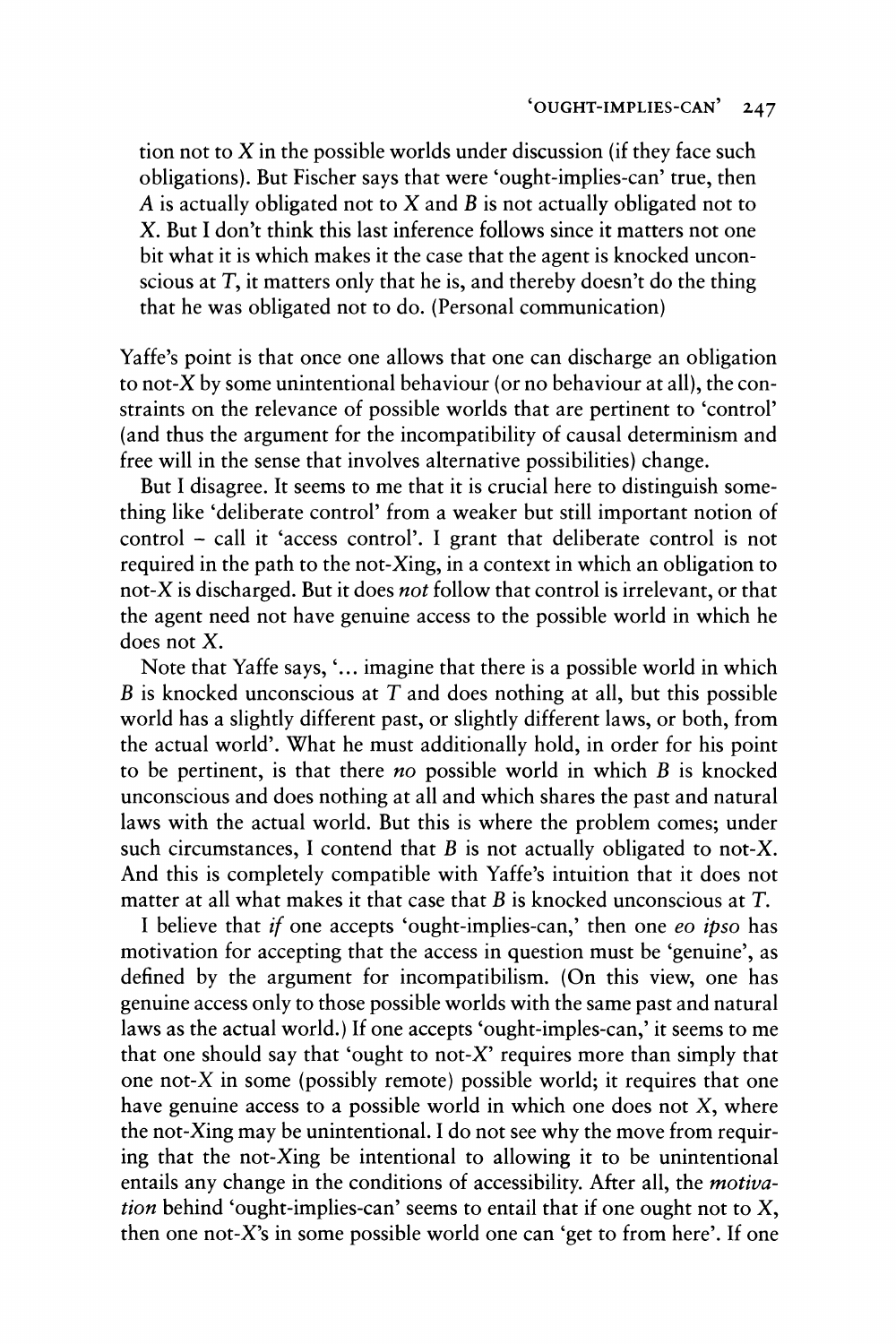is willing to accept this in the context of actions and intentional not-Xings, one should, it seems, accept it in the context of unintentional not-Xings.

To summarize. Iclaim that the motivation behind accepting the 'oughtimplies-can' maxim should lead one to accept that an agent must have genuine access to the world which renders the 'can-claim' true. Even if the relevant agent does not need deliberate control, he does need access control. Of course, one could accept some sort of compatibilist analysis of 'can,' according to which its being true that one can do something does not require that one do that thing in a world which is an extension of the actual past, holding the laws of nature fixed. This would amount to giving a compatibilist analysis of 'genuine access'. It would then allow one to deny Premiss (5). But this is not Yaffe's strategy. Yaffe is willing to accept an incompatibilist analysis of 'can' and 'genuine access' for deliberate, intentional undertakings, but not for unintentional, nondeliberate behaviour. This is what I find puzzling.

Despite its considerable ingenuity, I do not think that Yaffe's move can successfully block the conclusion of the argument. I think we need to reject 'ought-implies-can' and thus Premiss (3'"). Of course, various philosophers have come to the conclusion that 'ought-implies-can' should be rejected for reasons quite independent of the issues on which we are focusing here; they have based their rejection of the maxim on considerations pertinent to moral dilemmas (Sinnot-Armstrong 1988). My motivation for rejecting the 'ought-implies-can' maxim comes from the Frankfurt-type cases (Fischer 1994; Fischer & Ravizza 1998).

To explain. (This argument was first presented in Fischer 1999: 123-25.) What motivation could be given for the 'ought-implies-can' maxim? I think the most natural justification for acceptance of the maxim is that, if it were not valid, then there could be cases in which an agent ought to do X but cannot do X (and never could do X). Thus, given that if an agent ought to do  $X$ , then he would be blameworthy for not doing  $X$ , there could be cases in which an agent is blameworthy for not Xing and yet he cannot X. And this seems objectionable – even unfair.

I believe that there are Frankfurt-type omissions cases that are relevantly similar to Frankfurt-type cases with respect to actions. That is, there are cases in which an agent is morally responsible for not Xing, although he cannot in fact X. (Fischer & Ravizza 1998: 123-50.) Some of these are cases in which an agent is blameworthy for not Xing and yet he cannot X. In fact, I believe that anyone who accepts the Frankfurt-type action cases must accept that there are such omissions-cases. (Fischer & Ravizza 1998: 123-50; Frankfurt 1994). It is then precisely the basic intuitions elicited by the Frankfurt-type cases which show that the most natural justification of the 'ought-implies-can' maxim is faulty. Although this certainly does not decisively refute the maxim, it does suggest that it is not ad hoc for anyone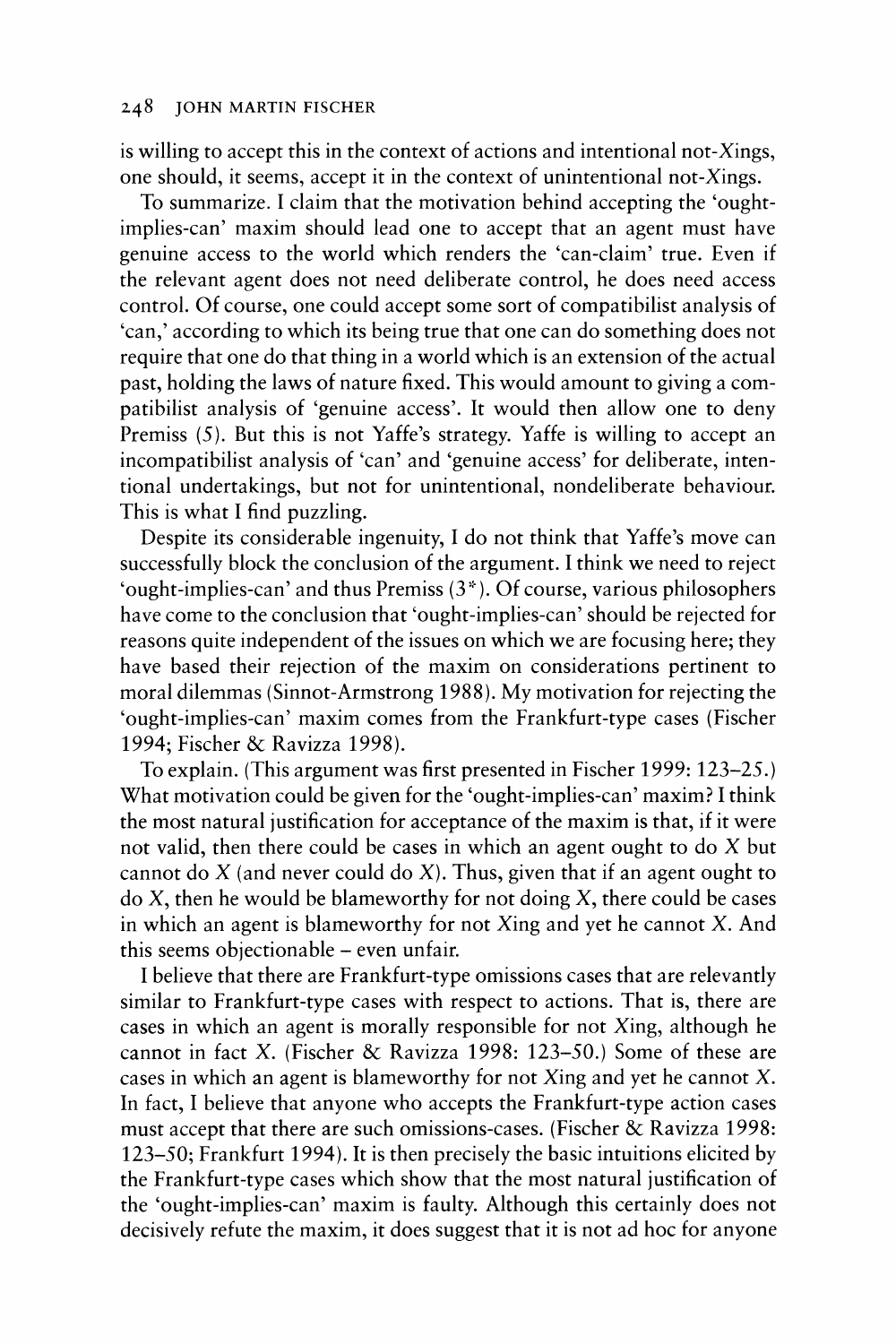who accepts the 'intended interpretation' of the Frankfurt-type cases to reject the 'ought-implies-can' maxim.

I suppose that someone might insist that 'ought-implies-can' is a conceptual truth. It must be admitted that my argument against this maxim is not decisive. If the maxim is indeed valid, then I would grant that causal determinism rules out the judgements of deontic morality. Would this be a disastrous result for a 'semi-compatibilist', that is, someone who believes that causal determinism is compatible with moral responsibility, even though it rules out the sort of free will that involves alternative possibilities? Perhaps (on the assumption that the 'ought-implies-can' maxim is valid) one will have to bite the bullet and accept that the interconnected circle of judgements of deontic morality is inapplicable in a causally deterministic world. Note, however, that this still leaves room for robust moral responsibility, where this may include reactive attitudes such as resentment, indignation, respect, and so forth.

More importantly, it seems to me that it leaves room for significant moral judgements, even if they are not the special 'judgements of deontic morality.' For example, I would contend the goal of practical reasoning is to figure out what we have sufficient reason to do. We can make the judgement in a particular context (even in a causally deterministic world) that an individual has sufficient reason to do  $X$ . It does not seem to me that this judgement entails that he *can* do  $X$ . Whereas it is plausible (apart from argumentation of the sort sketched above) that ought implies can, I do not think it is similarly plausible that 'having a sufficient reason' implies 'can'.<sup>2</sup> Thus, even in a world in which causal determinism is true, presumably we can make judgements about what agents have a sufficient reason to do, and we can criticize them for failing to do what they have sufficient reason to do. It would seem that individuals are morally blameworthy when they fail to do what they have sufficient reason to do, where they can reasonably be expected to recognize the sufficiency of the reason and they do not know that they will not do the thing in question (i.e. it is epistemically open to the agent to do it). All of the above is completely compatible with the truth of causal determinism.

I want to end by noting a puzzling feature of the above analysis. I contend that whereas it is at least plausible that ought implies can, there is no similar plausibility to the claim that having a sufficient reason to X implies the power to  $X$ . The puzzle comes from observing that it is sometimes thought that 'ought' can be analysed in terms of having a sufficient reason. That is, it is sometimes suggested that 'S ought to  $X$ ' is true just in case S has a sufficient reason (or perhaps a sufficient reason of a certain sort) to X. But if this analysis is correct, there should not be an asymmetry

 $2$  I owe this suggestion to a conversation with Randolph Clarke.